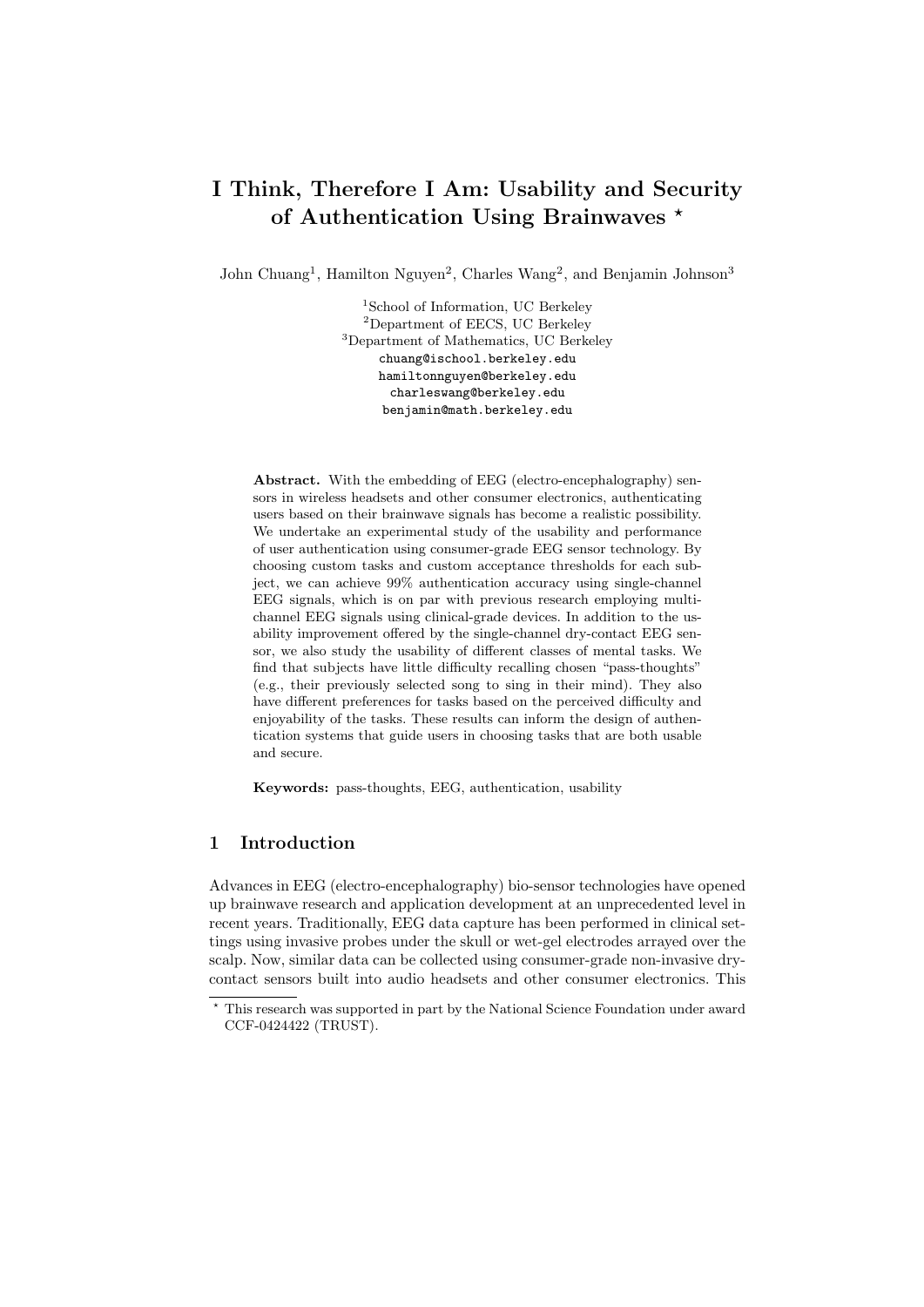opens up immense possibilities for using brainwave signals in different application domains. Originally limited to neuroscience research and clinical treatment of neurological diseases, EEG technologies are now being deployed for education, training, entertainment, and other ubiquitous computing applications.

Given the growing commercial availability of this technology, an important research agenda is to develop and evaluate different practical methods for regular users to apply their own brainwave data, in everyday (i.e., non-laboratory) settings, for different computer-based applications. In this work, we take a first step by focusing on the problem of user authentication using brainwaves. We propose and evaluate different classes of mental and/or motor tasks that users may perform while wearing a headset with EEG sensors. In addition to collecting EEG data from human subjects as they performed these tasks, we also collected experimental and questionnaire data to measure the usability of the tasks. Taken together, we compare the performance of different mental/motor tasks using metrics for signal similarity, authentication accuracy, task difficulty, task enjoyability, and task repeatability.

We make a significant departure from previous EEG-based authentication studies by studying the efficacy of single-channel as opposed to multi-channel EEG signals. Modern clinical EEG systems employ dense arrays of electrodes to provide 32, 64, 128, and 256 channels of EEG data. In contrast, for our experimental study, we use a consumer-grade headset that provides a single-channel EEG signal. Specifically, the Neurosky MindSet [1] places a single dry-contact sensor over the left frontal lobe region of the brain (Figures 1 and 2). Other than the EEG sensor, the headset is indistinguishable from a conventional Bluetooth headset for use with mobile phones, music players, and other computing devices. The headset can be purchased in the market for approximately \$100.



Fig. 1: EEG Headset Used in the Study: Neurosky MindSet

The headset form factor and the non-intrusiveness of the sensor imply a significant lowering of the usability barrier for EEG-based authentication. On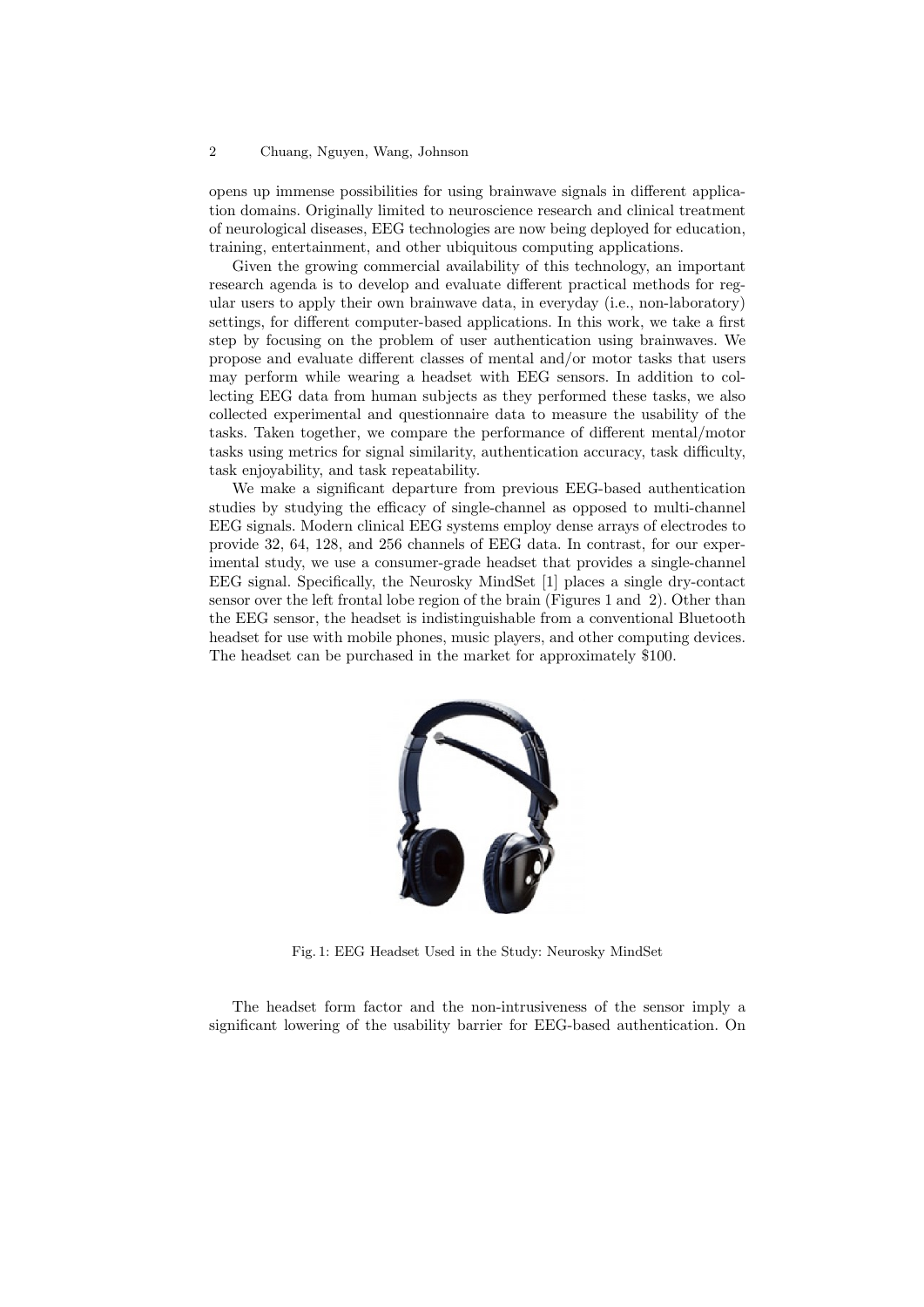the other hand, does the switch from multi-channel to single-channel signals lead to information loss that may render EEG-based authentication infeasible? This is a key motivating question of our study.

Our first key finding is that single-channel EEG signals do exhibit patterns that are subject-specific. Using standard measures of statistical similarity, we find higher signal similarity within subjects than across subjects. This is true across different mental tasks performed by the subjects; and it is true even for the brainwave signals of the same subjects that were collected over different experimental sessions on different days.

Our second key finding is that single-channel EEG authentication can be just as accurate as multi-channel EEG authentication. Leveraging our first finding, we propose and evaluate a suite of threshold-based authentication protocols that makes accept/reject decisions based on statistical similarities of signals. By combining the use of custom tasks and custom thresholds for each user, we can reduce false error rates down to the 1% level, which is comparable to the error rates achieved with multi-channel EEG signals.

Our third key finding is that neither signal similarity nor authentication performance are significantly affected by the categories of mental tasks performed by the subjects. In particular, personalized mental tasks (e.g., sing their favorite song silently, focus on their personal pass-thought) do not produce higher signal similarity or authentication accuracy over mental tasks that are common to all subjects (e.g., close eyes and focus on breathing).

On the other hand, as our fourth key finding, we find that the different categories of mental tasks score very differently in terms of user-perceived difficulty and enjoyability. When asked to choose a mental task that they would be willing to repeat on a daily basis, different subjects assign different weights to difficulty and enjoyability in making their choice. However, recall rates are consistently high for those mental tasks that require the subjects to remember their chosen secrets across sessions.

Taken together, these findings suggest that designers of EEG-based authentication systems do not have to make a hard choice between security and usability. The authentication system should be designed to allow users to experiment with different categories of mental tasks, so that each user repeats a customized task – one that they find easy and enjoyable, but that is also capable of producing high authentication accuracy.

# 2 Related Work

This research draws upon foundations and recent advances in multiple disciplines, ranging from neuroscience, human-computer interaction, computer security, signal processing, and machine learning. To the best of our knowledge, this work is the first experimental study of the usability design of brainwave-based authentication.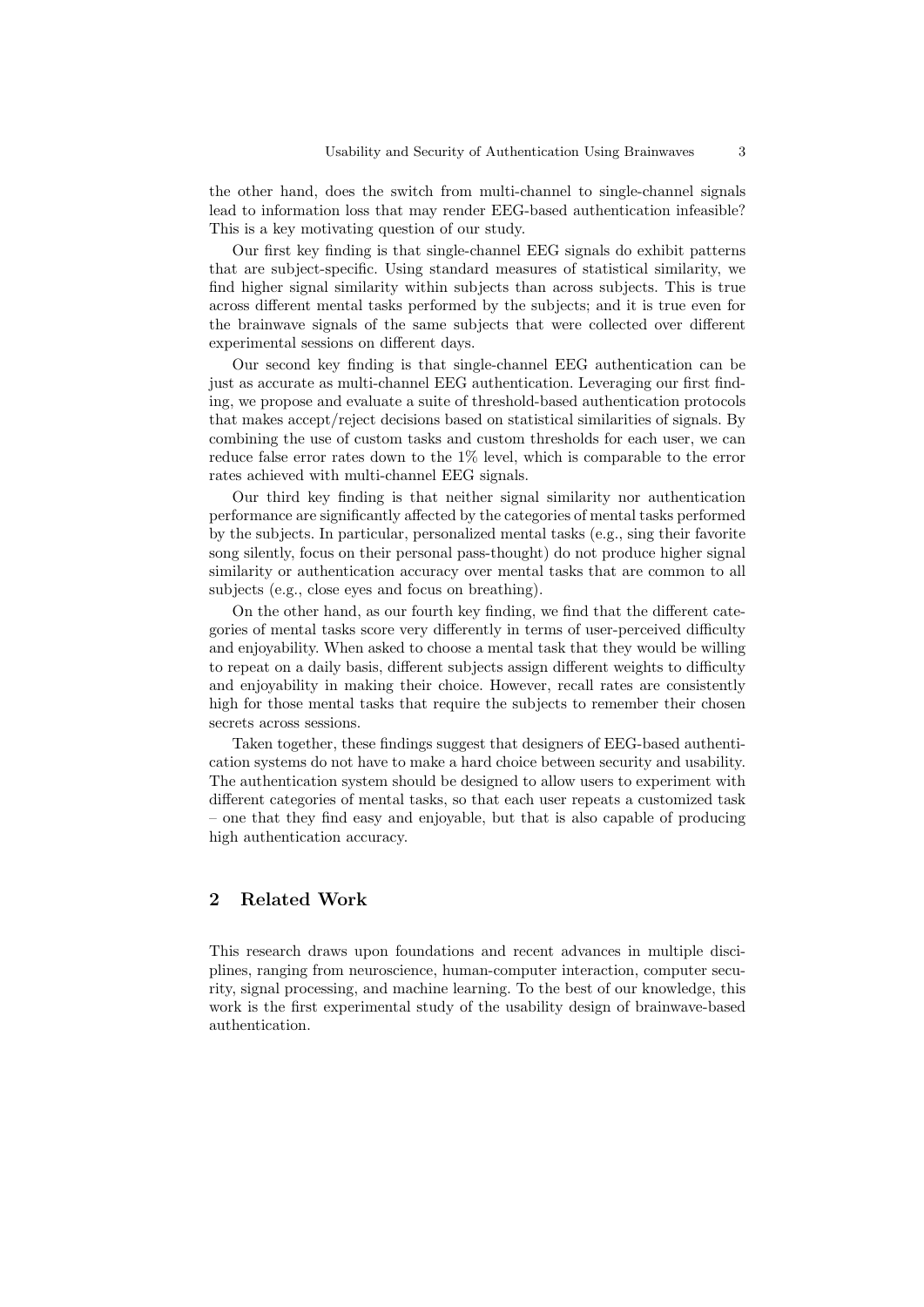

Fig. 2: Electrode placements for the International 10-20 Standard. The placement of the Neurosky Mindset electrode corresponds to the Frontal Polar 1 (Fp1) location.

#### 2.1 Brainwave-based Authentication

The use of brainwave signals for user authentication has received widespread attention in recent years. Thorpe et al. motivate and outline the design of a "passthoughts" system [17]. By thinking of a pass-thought rather than typing in a password, this method of authentication promises numerous security advantages, including the resistance to dictionary attacks and shoulder-surfing.

A number of researchers have separately established the feasibility of using EEG signals to classify and/or authenticate users. With a focus on accuracy, they apply a range of statistical, signal processing, and machine learning techniques on multi-channel EEG signals. Poulos et al. use an artificial neural network to classify 4 subjects based on their EEG signals [16]. Marcel and Millan employ gaussian mixture model and maximum a-posteriori model for authentication with 9 subjects [12]. Palaniappan achieved 100% accuracy in classifying 5 subjects using a linear discriminant classifier [14], as well as zero False Acceptance Rate (FAR) and zero False Rejection Rate (FRR) using a two-stage thresholdbased authentication process [15]. In each of these studies, the EEG data are captured using clinical-grade multi-channel sensors. More recently, Ashby et al. achieved 100% authentication accuracy with 5 subjects using consumer-grade multi-channel sensors [3]. In each of these studies, all the subjects performed identical tasks, ranging from baseline relaxation to imaginary motor movement, visualization, and solving math problems. None of these studies addresses task personalization or system usability.

#### 2.2 Usability of Novel Authentication Systems

It is well understood that authentication systems must strike a balance between security and usability. Many security solutions fail not because of any flaw in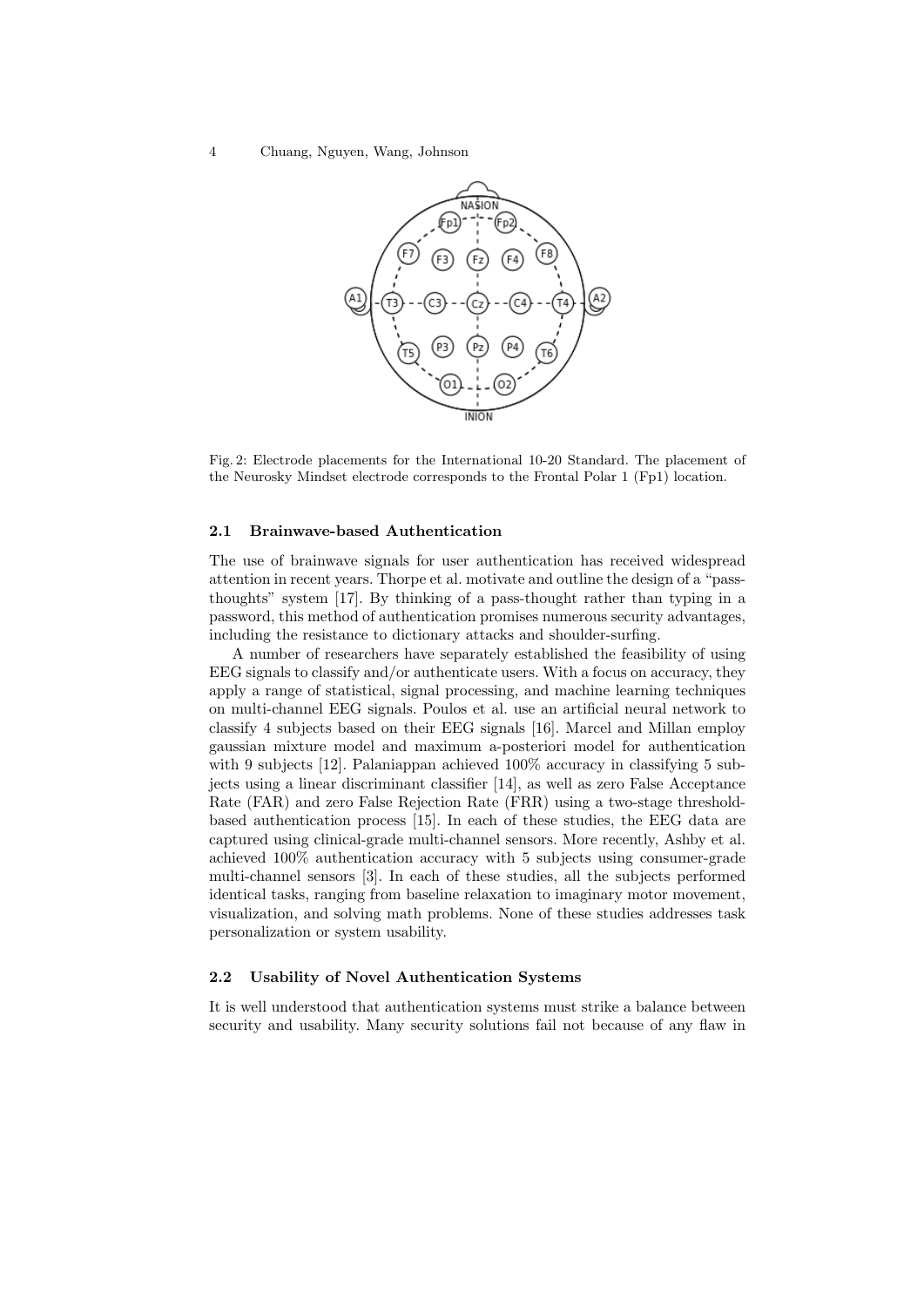the underlying technical design, but because of difficulties faced by humans in using the system in real-world settings as intended by the system designers. For example, users may find it difficult to remember one different password for each account they own, and resort to writing down the passwords on paper, thereby introducing new vulnerabilities to the system.

Such considerations underpin the development of graphical passwords as usable alternatives to text-based passwords [4]. In systems such as Draw-A-Secret [11], Deja Vu [7] and Passfaces [2], users authenticate themselves via recalling or recognizing images, rather than typing in a sequence of alphanumeric characters as in traditional password-based systems. A key usability metric for these systems is recall, i.e., the ability for users to remember their chosen secrets (e.g., images, faces) over different experimental sessions that are separated by periods of days or weeks. Usability studies demonstrate far higher recall rates for graphical passwords than for text passwords [7, 5]. In our experiment, we also investigate the ability for users to recall their chosen pass-thoughts across different sessions.

More generally, the different approaches to biometrics, including fingerprinting, iris scanning, facial recognition, voice recognition, each introduce different usability challenges and opportunities [6]. With the embedding of EEG and other bio-sensors into mobile phones, headsets, wearable computing devices, and other consumer electronics, the collection of brainwave signals for authentication and other purposes may become more natural and less intrusive than the collection of fingerprints, voice samples, and other biometric signals.

## 2.3 EEG and HCI

Research in brain-computer interface (BCI) has established the feasibility of using EEG signals to control computers and other devices. BCI systems can reliably evoke and measure event-related potentials (ERP) such as the P300, and use them to spell words and move computer cursors based on a user's intent [8–10, 13]. This proves very valuable in restoring the ability to communicate for patients suffering from the locked-in syndrome and other neurological diseases, and can be generalized to healthy users as well. While our work does not seek to infer user intent from their EEG signals, our choice of user tasks involving external stimuli are informed by the efficacy of eliciting and capturing these event-related potentials.

## 3 Experiment

#### 3.1 Overview

Our research involved human subjects, and our experimental procedures were approved by an Institutional Review Board. We recruited a total of 15 subjects to participate in our study, all of whom were UC Berkeley undergraduate or graduate students. Each subject met with two investigators in a quiet, closedroom setting for two 40-50 minute sessions on separate days. We briefed subjects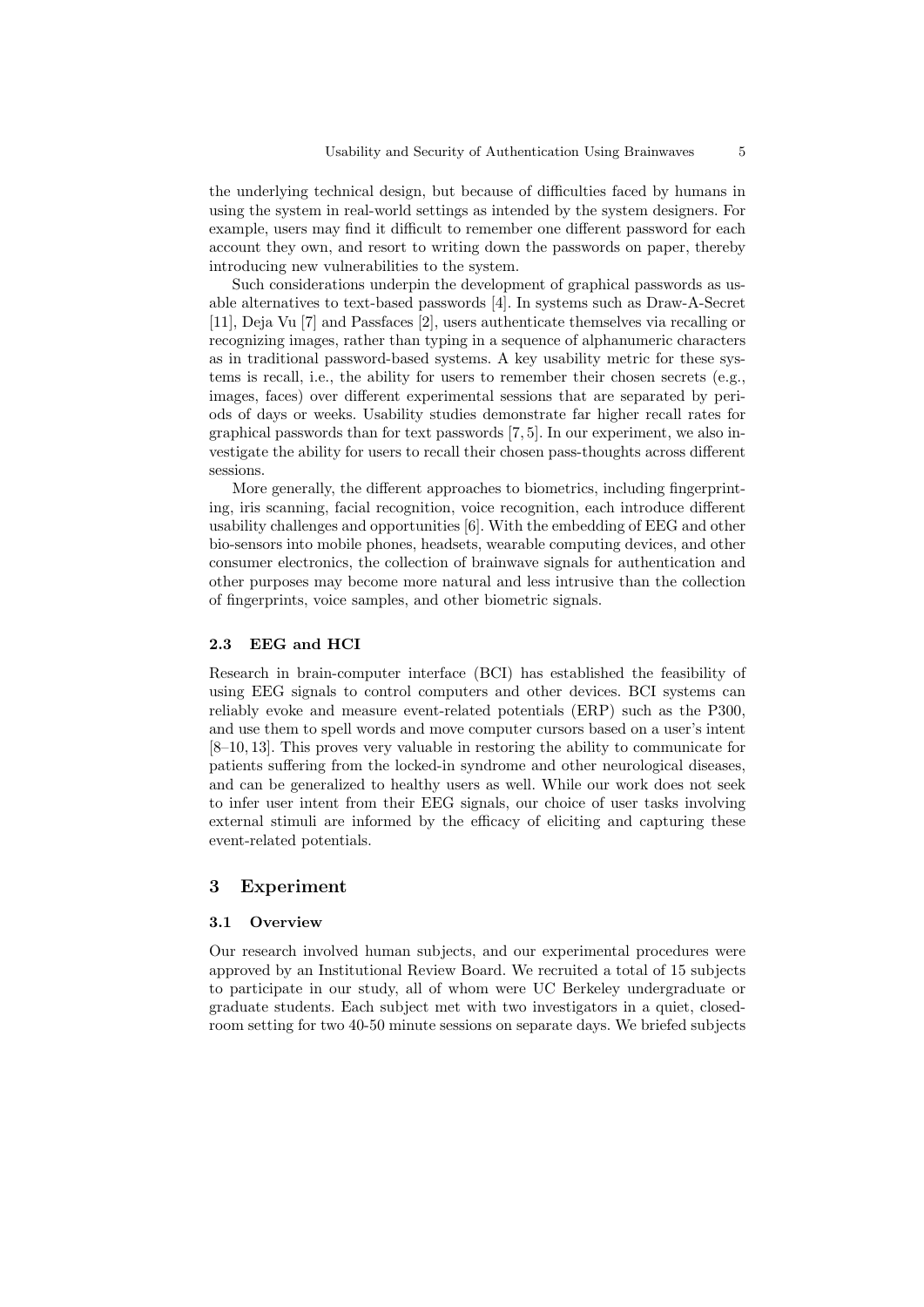on the objective of the study, fitted them with a Neurosky MindSet headset, and provided instructions for completing each of seven tasks. As the subjects performed each task we monitored and recorded their brainwave signals.

## 3.2 Tasks

The following tasks were repeated five times in each session for each subject.

Breathing Task (breathing) Subjects close their eyes and focus on their breathing for 10 seconds.

Simulated Finger Movement (finger) Subjects imagine in their mind that they are moving their right index finger up and down in sync with breathing, without actually moving their finger, for 10 seconds.

Sports Task (sport) Subjects select a specific repetitive motion from a sport of their choosing. They then imagine moving their body muscles to perform the motion, for 10 seconds.

Song/Passage Recitation Task (song) Subjects imagine that they are singing a song or reciting a passage for 10 seconds without making any noise.

Eye and Audio Tone Task (audio) Subjects close their eyes and listen for an audio tone. After 5 seconds, the tone plays; upon hearing the tone, the subjects open their eyes and stare at a dot on a piece of paper in front of them for an additional 5 seconds.

Object Counting Task (color) Subjects are asked to choose one of four colors – red, green, blue, or yellow. They are then shown on a computer screen a sequence of six images. Each image contains a 5x6 grid of colored boxes. As each grid appears, subjects count, silently in their mind, the number of boxes corresponding to their chosen color. A new grid appears after each 5 seconds. The task continues 6 rounds for a total of 30 seconds.

Pass-thought Task (pass) Subjects are asked to choose their own passthought. A pass-thought is like a password; however, instead of choosing a sequence of letters and numbers, one chooses a mental thought. When subjects are instructed to begin, they focus on their pass-thought for 10 seconds.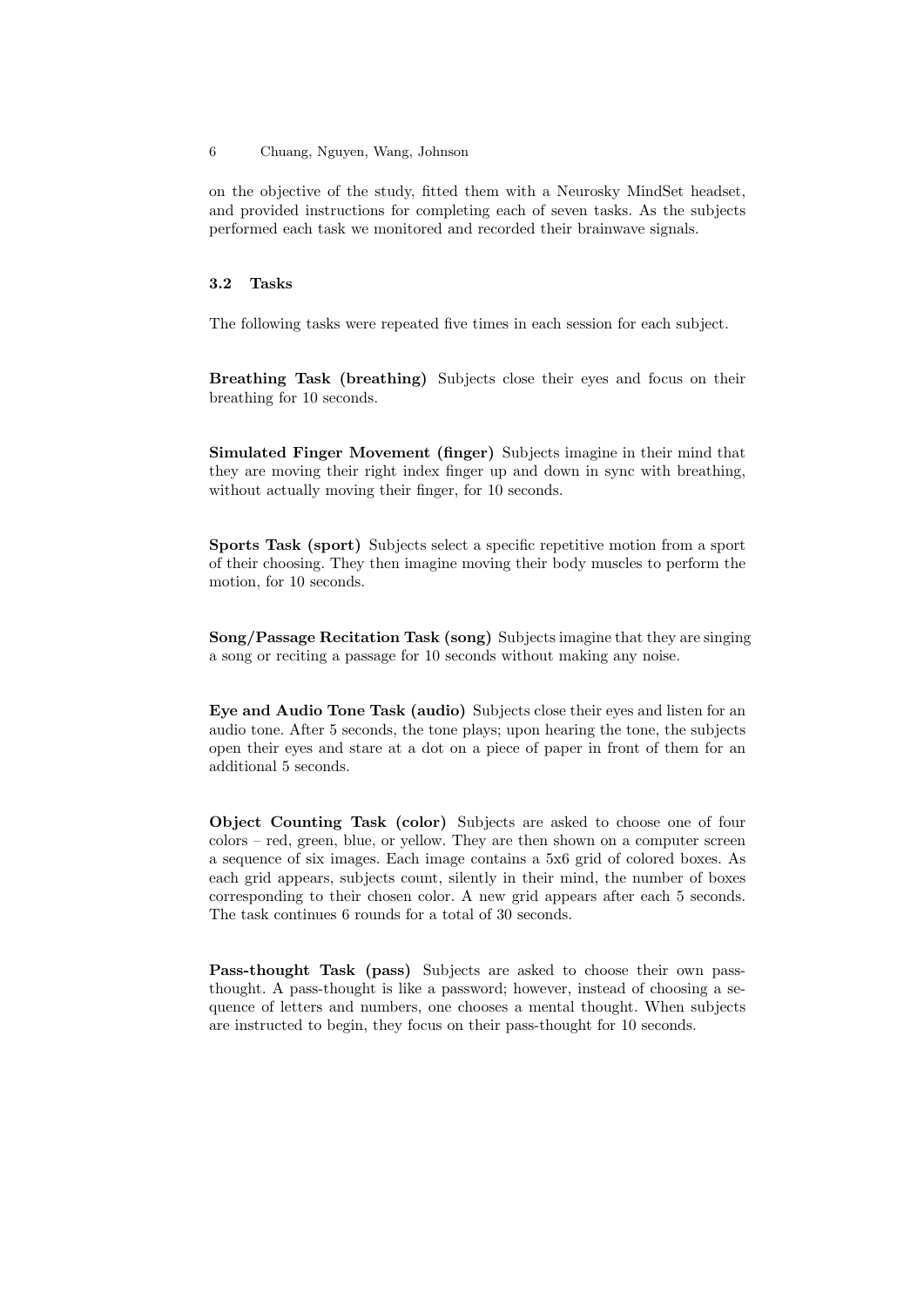#### 3.3 Questionnaire

In addition to the brainwave data, we also asked subjects a series of survey questions. At the end of each session, we asked the subjects to select the one task (out of seven) that they would be most willing to repeat every day. After subjects completed both sessions, we asked them to rate each of the tasks according to the following binary choices: (i) difficult or easy, and (ii) enjoyable or boring.

## 3.4 Brainwave Data

As subjects completed each task, we recorded their raw EEG data on a computer. The data was transmitted via a bluetooth network connection from the headset to the computer. The raw data includes single-channel EEG signals in both the time and frequency domains. We specifically use the power spectrum data, a twodimensional matrix which gives the magnitude of the signal for every frequency component at every point in time. With 15 subjects repeating seven tasks, five times per session, and two sessions per subject, we have a total of 1050 brainwave data samples.

#### 3.5 Data Preprocessing

Before performing any analysis on the brainwave data, we first pre-process the power spectrum data to compress the samples. In the temporal dimension, we extract only the middle five seconds out of the total ten seconds of each recorded signal (the exception is the color task, for which we chose a five-second section corresponding to a specific image). In the frequency dimension, we extract only the data corresponding to the alpha wave (8-12 Hz) and the beta wave (12-30 Hz) ranges of the signals. We apply our analysis to both ranges.

The second step in our data preparation is to take this two dimensional signal and compress it into a one dimensional signal. Our chosen compression method flattens the signal in the time dimension – specifically, for each frequency component, we compute the median magnitude corresponding to that frequency component over all time. The end result is a one-dimensional column vector with one entry for each measured frequency. This column vector representation is how brainwave samples are stored and manipulated within the authentication system.

## 4 Data Analysis

After collecting and processing the brainwave data, we begin evaluating the effectiveness of the signals in the context of authentication. This problem requires us to distinguish the signals among different subjects.

We begin by quantifying the similarity between two signals  $u$  and  $v$  as the cosine similarity of the vector representation of the signals, given by the equation: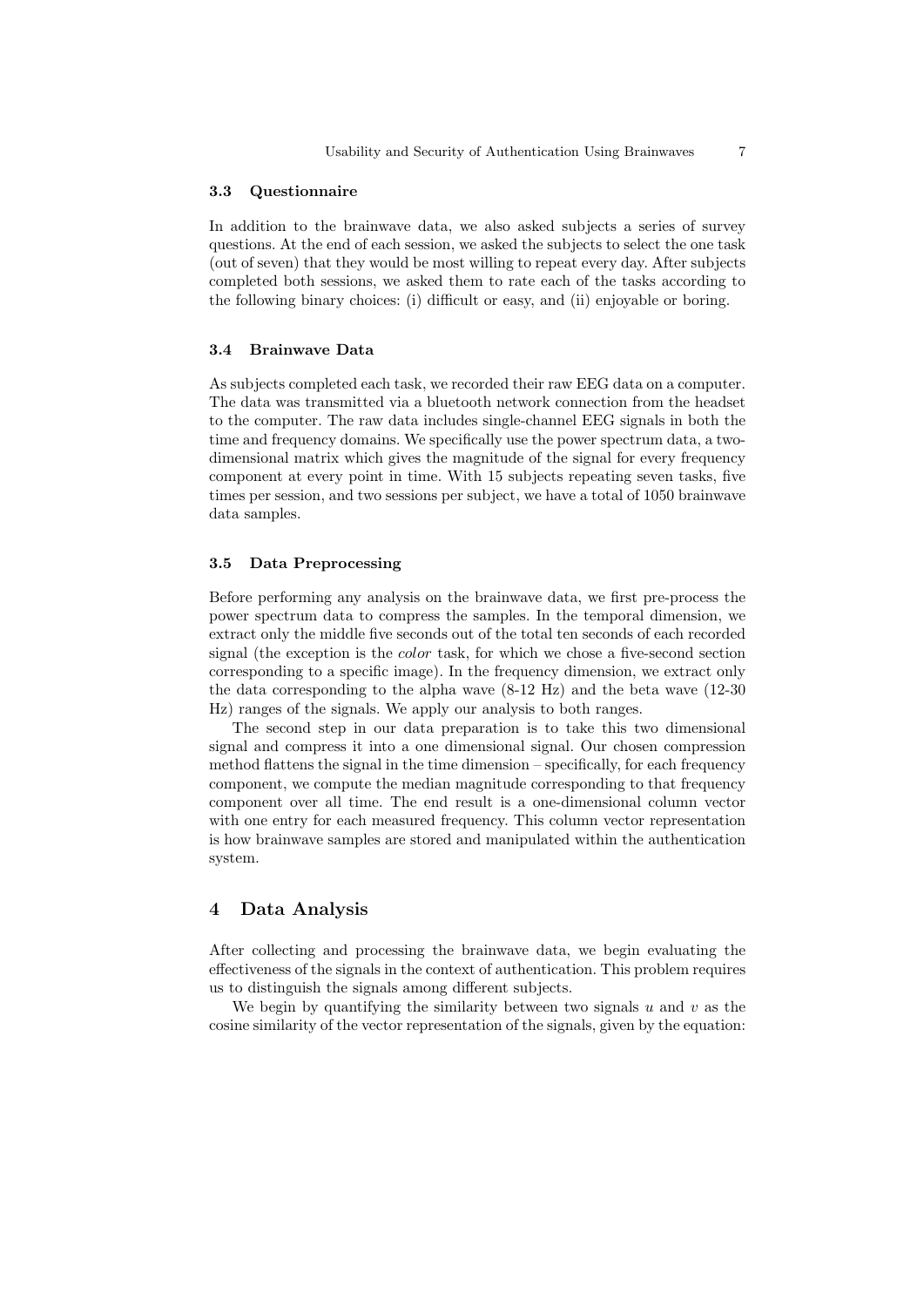similarity
$$
(u, v) = \frac{u \cdot v}{\|u\| \|v\|}.
$$

Similarity gives a value between 0 and 1, where a similarity of 1 would indicate a perfect match.

We next define two additional notions related to similarity – self-similarity and cross-similarity. Self-similarity refers to the similarity of signals within a single subject, while cross-similarity refers to the similarity of signals between different subjects. Our hypothesis is that self-similarity should be consistently greater than cross-similarity for all subjects, in all tasks. If this is true, we will be able to leverage this difference in our authentication system.

For a fixed task  $t$  and given subject  $s$ , we define the self-similarity of  $s$  in  $t$ to be the average of the similarity of every possible pair of samples belonging to s. Likewise, for a fixed task  $t$  and given subject s, we define the cross-similarity of  $s$  in  $t$  to be the average of the similarity of every possible pair for which one sample in the pair belongs to s and the other sample does not belong to s.

Table 1 displays the results of testing our similarity metric. For a given subject, we compute his or her self- and cross-similarity for every task, and then take the average of these values. The final average is the number displayed under the Self and Cross columns. Lastly, we look at the relative difference between self- and cross-similarity for each subject rather than the absolute difference. The last column corresponds to the percent difference between the Self and Cross columns.

From these results, we can make a few observations. First, self-similarity is higher than cross-similarity for all subjects, which is an important pre-requisite in using this metric in our authentication system. Second, there is noticeable variation in percent difference between the 15 subjects. This second result will be used in improving our protocol.

Next, Table 2 gives an alternative visualization of our results. For a given task, we compute the self- and cross-similarity of each subject, and then take the average over all subjects. This gives similarity values associated with tasks rather than subjects. Again, we can see that self-similarity is higher than crosssimilarity in all cases. Interestingly, we can observe that the variance in difference in Table 1 is higher than the variance in difference in Table 2. This suggests that the similarity measure has greater variation between subjects than between tasks.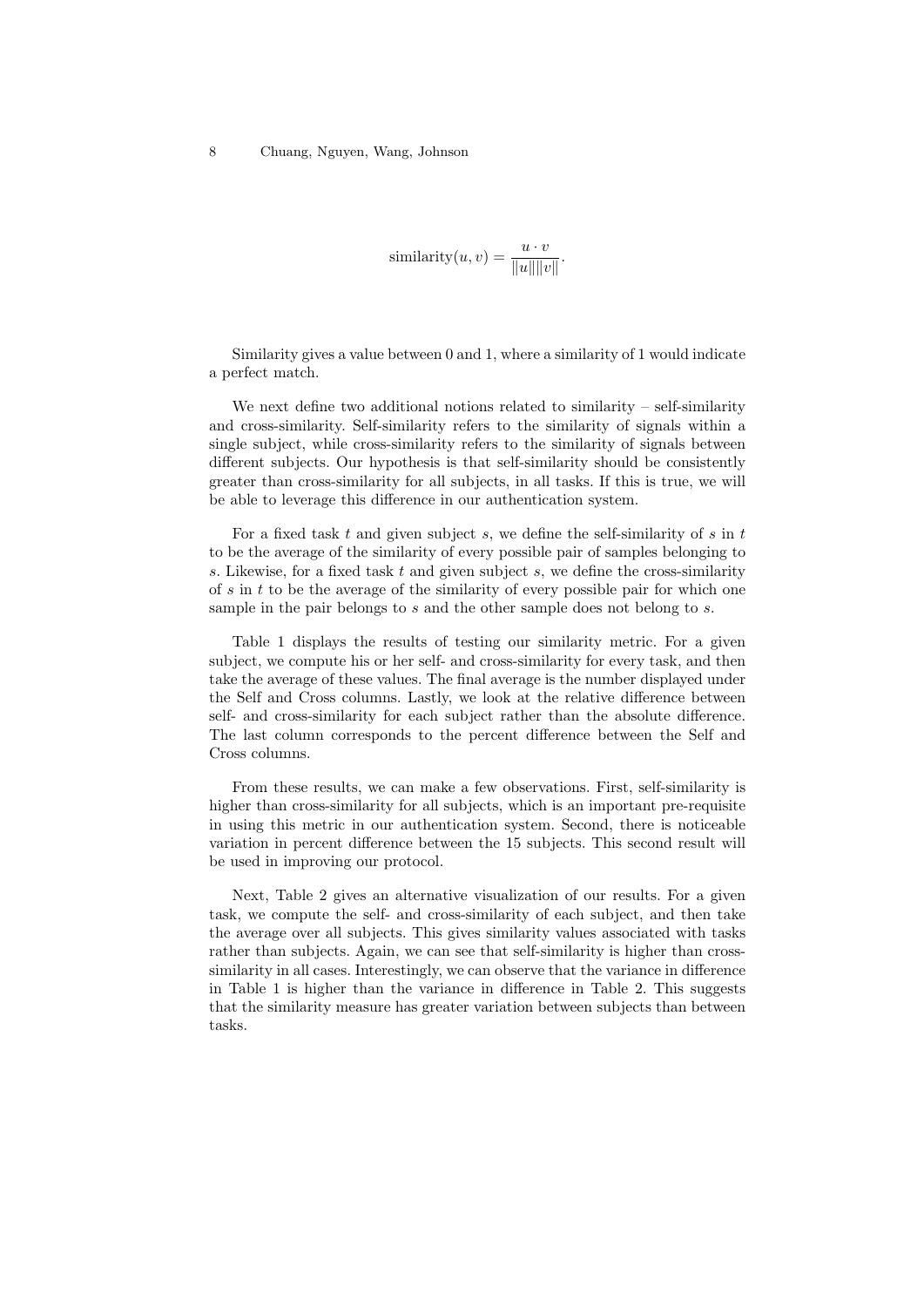|            | Self   | Cross                 | Percent    |
|------------|--------|-----------------------|------------|
| Subject    |        | Similarity Similarity | Difference |
| subject 0  | 0.7207 | 0.6653                | 7.99%      |
| subject 1  | 0.7268 | 0.6745                | 7.46%      |
| subject 2  | 0.7014 | 0.6602                | 6.05%      |
| subject 3  | 0.7577 | 0.6397                | 16.89%     |
| subject 4  | 0.7232 | 0.6617                | 8.88%      |
| subject 5  | 0.6771 | 0.6702                | 1.02%      |
| subject 6  | 0.7147 | 0.6264                | 13.17%     |
| subject 7  | 0.7253 | 0.6817                | $6.20\%$   |
| subject 8  | 0.7368 | 0.6828                | 7.61%      |
| subject 9  | 0.6941 | 0.6435                | 7.57%      |
| subject 10 | 0.7161 | 0.6847                | 4.48%      |
| subject 11 | 0.7142 | 0.6816                | 4.67%      |
| subject 12 | 0.711  | 0.6817                | 4.21%      |
| subject 13 | 0.7028 | 0.6106                | 14.04%     |
| subject 14 | 0.7099 | 0.6702                | 5.75%      |

Table 1: Similarity Comparison of Subjects

Table 2: Similarity Comparison of Tasks

|           | Self   | Cross  | Percent                          |
|-----------|--------|--------|----------------------------------|
| Task      |        |        | Similarity Similarity Difference |
| breathing | 0.7304 | 0.6834 | 6.65%                            |
| finger    | 0.7282 | 0.6567 | 10.33%                           |
| sport     | 0.7144 | 0.676  | 5.52%                            |
| song      | 0.7013 | 0.6498 | 7.62%                            |
| audio     | 0.7283 | 0.6637 | 9.28%                            |
| color     | 0.6664 | 0.599  | 10.65%                           |
| pass      | 0.6931 | 0.632  | 9.22%                            |

# 5 Authentication

## 5.1 Problem Definition

The authentication problem is also referred to as the user verification problem. Given an (identity, sample) pair, the authentication system must determine if the sample provides a legitimate match to the identity.

Authentication systems make two types of errors: False Acceptance (FA) errors occur when the system accepts an impostor, while False Rejection (FR) errors occur when the system rejects an authorized user. The performance of an authentication system can thus be measured in terms of its False Acceptance Rate (FAR) and False Rejection Rate (FRR). The two error measures are often merged to form the Half Total Error Rate (HTER), defined as:

$$
HTER = (FAR + FRR)/2.
$$

#### 5.2 Testing Schema

Before discussing the implemented authentication protocols themselves, we briefly describe our testing schema used to evaluate the performance of the protocols. Recall that for each task and subject we collected and processed 10 brainwave samples. Our testing schema randomly selects 5 of these samples (for each task and user) to train the authentication protocol. The remaining samples are used to test the protocol.

Evaluating FRR To assess false rejection we may focus our attention on a single user at a time. Given a specific task, each user has only 5 samples in the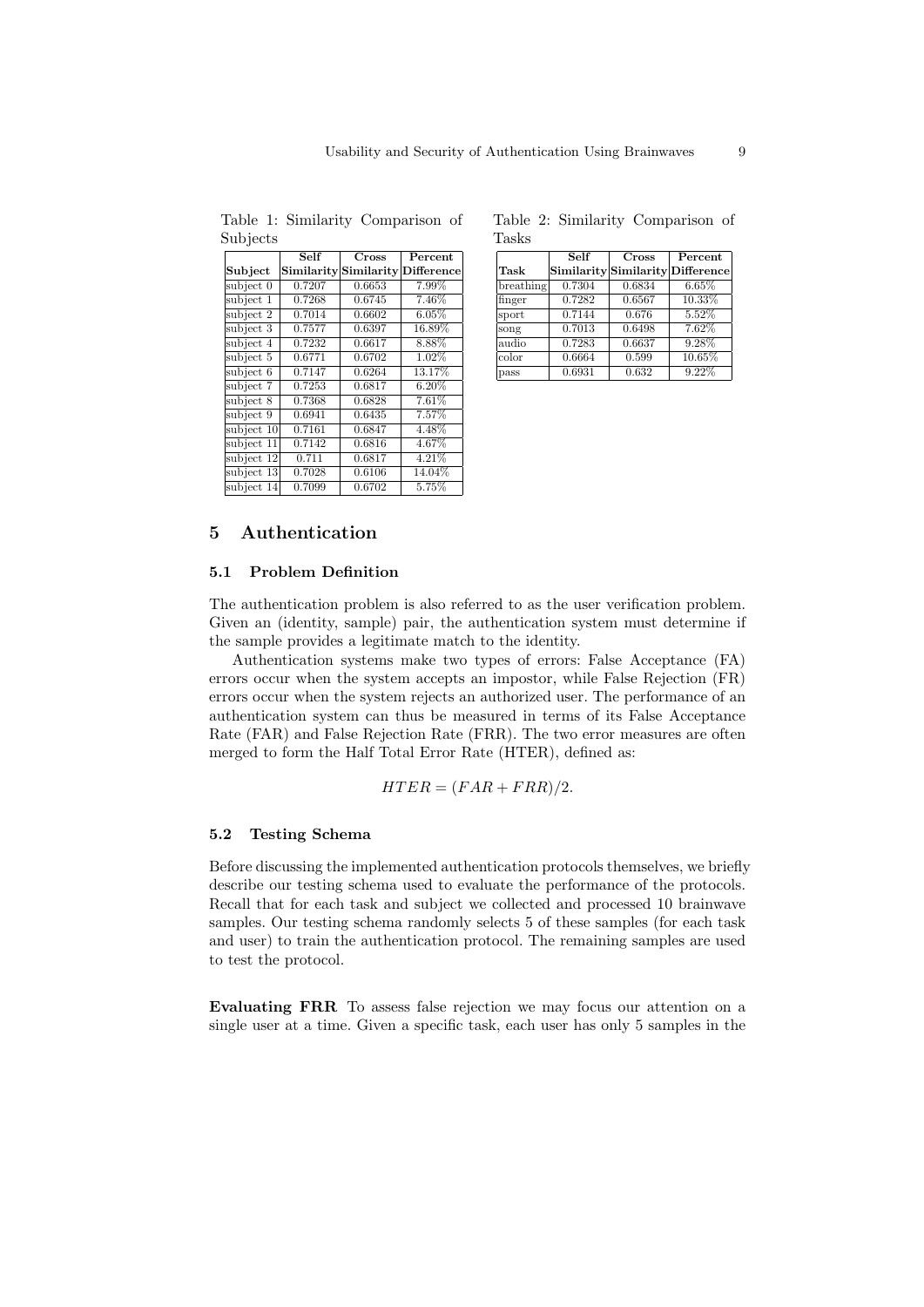testing set for that task, and our testing schema runs the relevant authentication protocol on each of them along with the user's correct identity. If the protocol were to work perfectly it would always accept these (user, sample) pairs. The FRR is computed as the average percentage of such tests that do not accept, taken over all matching pairs of users and samples in the test set.

Evaluating FAR To assess false acceptance we must focus on many users at a time. Indeed as there is only one legitimate user but many potential impostors, there are many more opportunities for false acceptance than for false rejection. Given a specific task and user, our testing schema randomly selects 5 samples that do not match the user, and runs the relevant authentication protocol on this set of false (user, sample) pairs. If the protocol were to work perfectly it would always reject these pairs, and the FAR is computed as the average percentage of such tests that incorrectly accept.

#### 5.3 Protocols and Results

Baseline Protocol Our baseline protocol will also be referred to as the Common Task Common Threshold protocol. In this system, all brainwave samples correspond to a single, fixed task. We then choose a common threshold  $T$  to be used for all subjects.

The core authentication mechanism is as follows: a user provides as input his claimed identity and brainwave sample. We compute the value self Sim to be the average similarity between the given sample and all 5 samples known to belong to the user. We then randomly select a set of 5 samples such that none of the samples in this set belong to the user. Next, we compute the value crossSim to be the average similarity between the given input sample and the samples in this new set. Finally, if the percent difference between  $selfSim$  and  $crossSim$ is greater than or equal to  $T$ , we accept the authentication attempt. If not, we reject it.

Table 3 shows the result of testing the baseline protocol for each of the tasks. Although the protocol performs better than random guessing, it is still far from practically usable. At best, the HTER is at .322 for the audio task. We also observe that FAR is lower than FRR for every task (and for most tasks, many times lower), which implies the current protocol is more effective at determining impostors than confirming legitimate users. In the following sections, we explore improvements over the baseline protocol.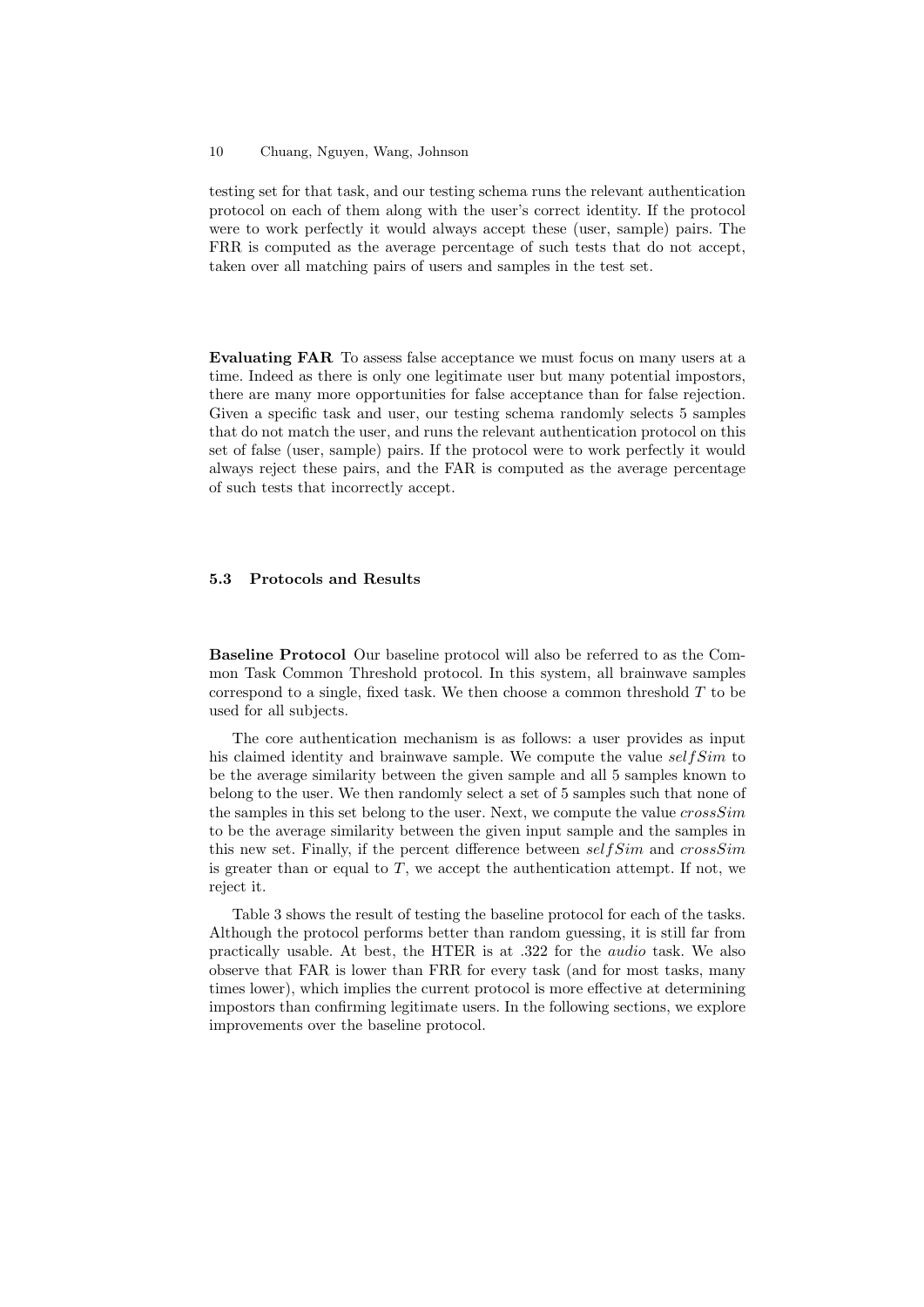Table 3: Authentication with Common Thresholds

| Task                    |               |             | <b>FAR FRR HTER</b> |
|-------------------------|---------------|-------------|---------------------|
| breathing $0.156$ 0.578 |               |             | 0.367               |
| finger                  |               | 0.044 0.733 | 0.389               |
| sport                   | 0.089 0.644   |             | 0.367               |
| song                    | 0.155   0.578 |             | 0.367               |
| audio                   | 0.244 0.400   |             | 0.322               |
| color                   |               | 0.244 0.622 | 0.433               |
| pass                    | 0.356 0.400   |             | 0.378               |

Table 4: Authentication with Customized Thresholds

| Task                                     |                |                            | <b>FAR FRR HTER</b> |
|------------------------------------------|----------------|----------------------------|---------------------|
| breathing                                | 0.000 0.280    |                            | 0.140               |
| finger                                   |                | $0.\overline{067}$ $0.120$ | 0.093               |
| sport                                    | 0.027 0.187    |                            | 0.107               |
| song                                     | 0.000 0.093    |                            | 0.047               |
| audio                                    | 0.027 0.147    |                            | 0.087               |
| color                                    | $0.120\,0.440$ |                            | 0.280               |
| pass                                     | 0.000 0.120    |                            | 0.060               |
| $\boxed{\textbf{cutomized} 0.000 0.022}$ |                |                            | 0.011               |

Customized Threshold Our first improvement over the baseline is the Common Task Customized Threshold protocol. This new protocol is nearly the same as the baseline except for one key difference – rather than comparing against a common threshold  $T$ , we compare against  $T_i$ , a customized threshold optimized specifically for user  $i$ .

The first seven rows of Table 4 show the results of testing the performance of this new protocol for each of the tasks. With customized thresholds, we were able to decrease FRR significantly for every task, and in almost every case, we did not sacrifice performance with regards to FAR – the lone exception is the finger task, for which FAR actually increased when customized thresholds were implemented. Overall however, the HTER of the *finger* task decreased as well.

Further, we were able to achieve a reasonably high success rate for nearly all tasks. Put another way, these results do not suggest that there is one particular kind of task that is definitively most effective for authentication.

Customized Task Customized Threshold Our final protocol is the Customized Task Customized Threshold protocol. In the previous two protocols, the chosen task was fixed for all subjects. We add an additional step of precomputation in which we determine for each subject, the optimal task to maximize the difference between self and cross similarity for the subject. Then, within that task we determine the optimal threshold specific for that subject, as above.

The last row in Table 4 shows the result of using customized tasks. This version of the protocol outperforms every instance of using common tasks, achieving an HTER of 1.1%. The success of the customized task protocol further reinforces our belief that there does not exist one single task that is the best to use for authentication.

Additionally, we can remove tasks one-by-one from the pool of tasks considered by the protocol and observe how this affects performance. In one instance, we were able to reduce the pool of tasks to only two – specifically *breathing* and  $audio$  – and still maintain the same HTER of 1.1% as when all seven tasks are used.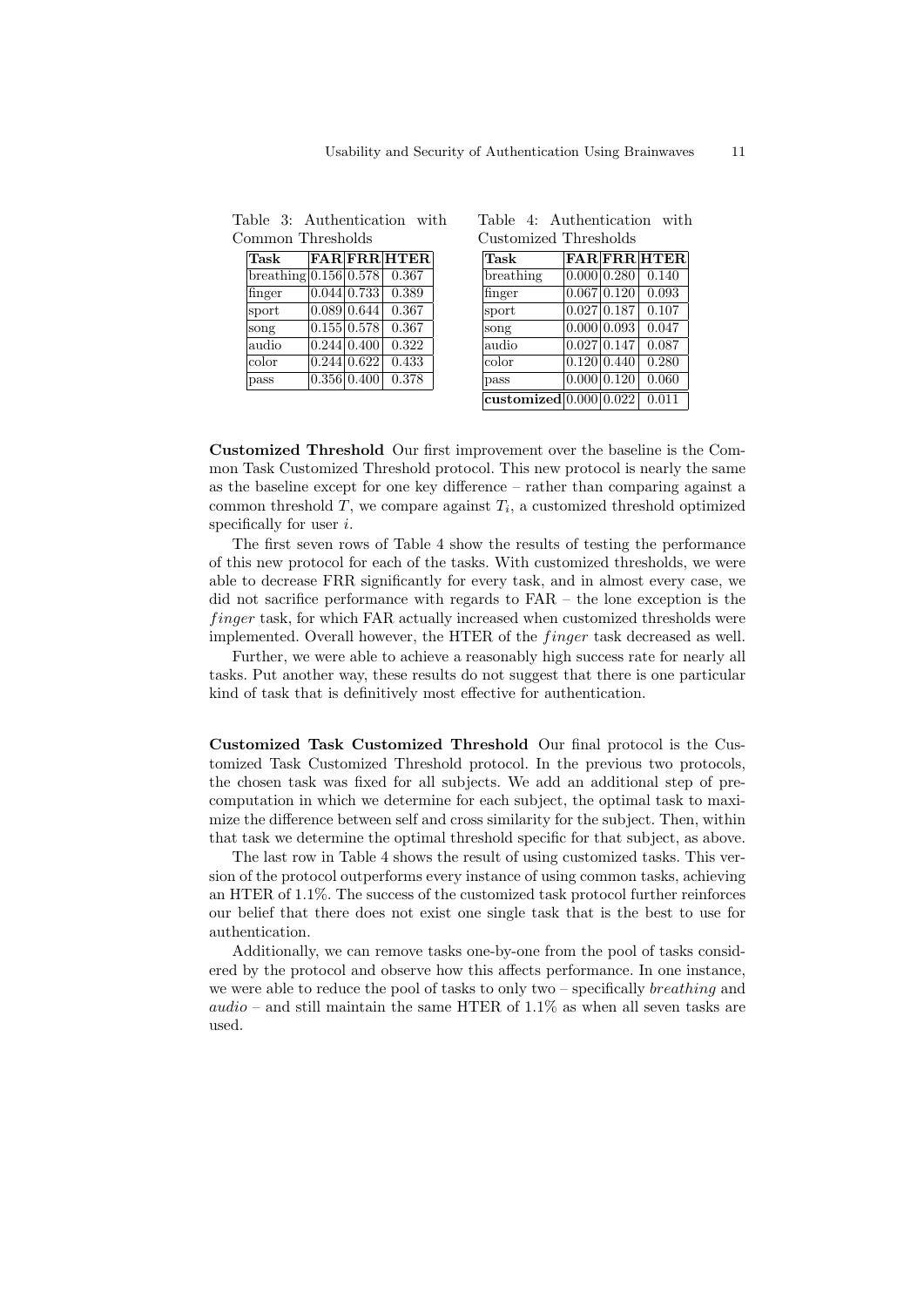#### 6 User Identification

We next consider the more challenging problem of user identification, i.e., given a brainwave signal, can we identify the user to which the signal belongs. This corresponds to the classification problem in machine learning, and we apply standard classification techniques to our data. As in our approach to authentication, we first prepare a truncated signature for each trial by restricting to alpha wave and beta wave frequencies, and averaging across the middle portion of the time domain.

Our testing schema is then as follows: we select one trial signature to be a testing sample. The remainder of the trial signatures are treated as training samples, i.e., we assume the subject identities of these signatures are known. We ask our classifier to classify the testing sample, and record whether the classifier identified the correct subject. This process is repeated for every trial signature.

Our classifier is a basic adaptation the K-Nearest Neighbors (KNN) algorithm for coloring graphs. Given a complete graph with distances between each node and with all but one node colored, the KNN algorithm colors the uncolored node with the most common color among its  $K$  nearest neighbors. If there is a tie among colors in the nearest neighbor set, we restrict to nodes having those tied colors, and run the algorithm again with  $K$  decremented. Any ties remaining when  $K = 1$  are resolved by a fair coin flip. Our adaptation of this algorithm has trial signatures as nodes, subject identities as colors, and Cosine Similarity as the distance metric.

Figure 3 summarizes the classification success rates for  $K = 5$ . The classifier generally does two to three times better than random guessing. (Since there are 15 colors, random guessing has a classification success probability of  $\frac{1}{15} \approx 6.7\%$ . The audio, sport, and color tasks have the best overall classification rates. For example, the classifier can correctly identify a user 22% of the time based on EEG samples from the audio task. This corresponds to a 3.3x improvement over random guessing. Nonetheless, a 22% success rate still falls far below levels acceptable for practical user identification systems.

The reason for the discrepancy in performance between user authentication and user identification is instructional. For user authentication, we can pick custom tasks that provide the highest authentication accuracy for each subject. For user identification, on the other hand, knowledge of which task was performed for a given EEG sample does not help in the classification at all.

# 7 Usability

There are two dimensions of usability to consider: the usability of the EEG hardware, and the usability of the mental tasks.

In terms of hardware, a single-channel EEG sensor in the form of a drycontact electrode integrated with a wireless headset is much less intrusive than an array of electrodes that must be carefully placed over the scalp. Having established that single-channel EEG signals collected with consumer-grade EEG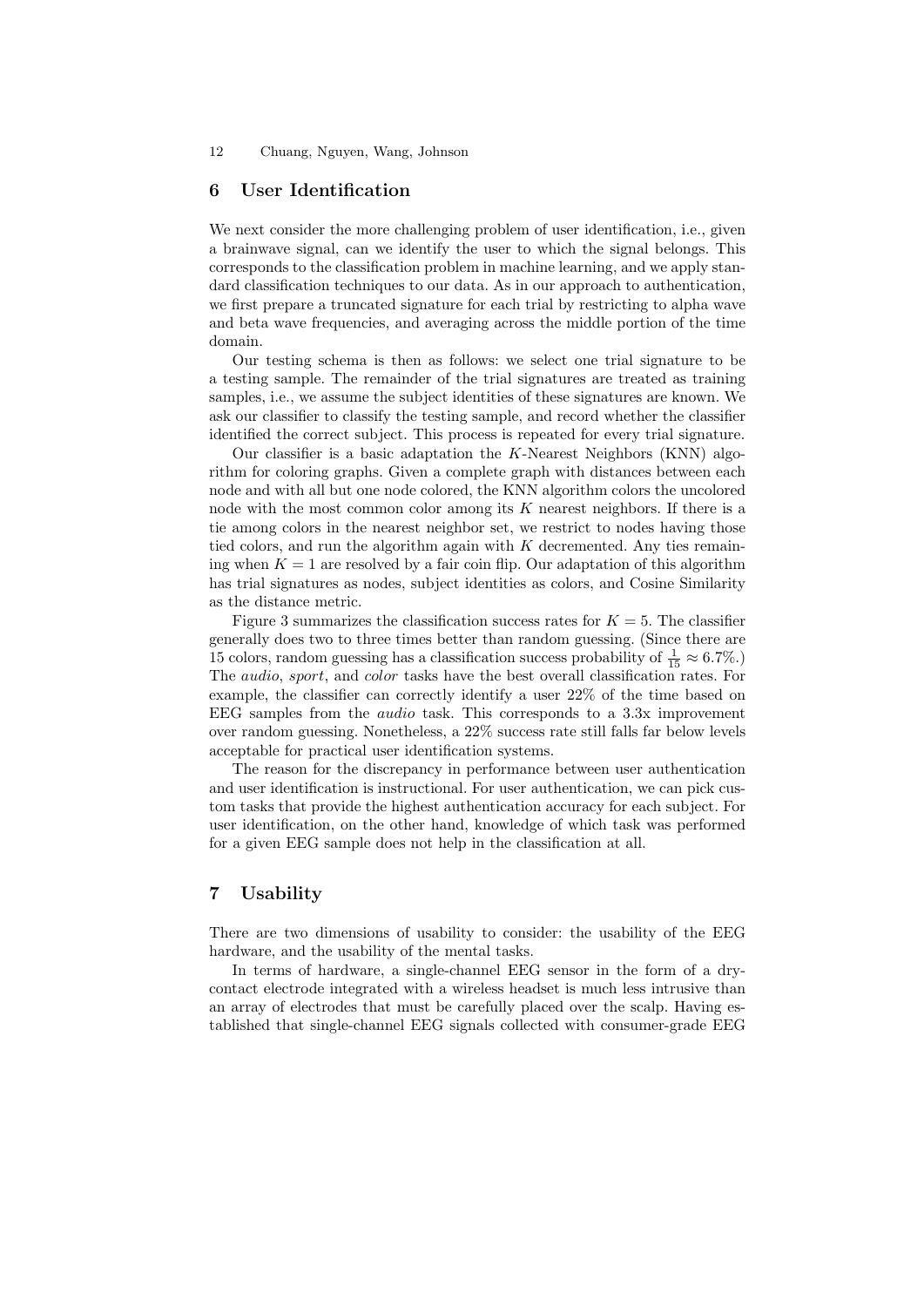



sensors over a range of mental tasks can provide the same level of authentication accuracy as multi-channel EEG signals collected with clinical-grade EEG sensors, we can posit that the usability vs. security tradeoff is now tipping in favor of the consumer-grade single-channel approach.

Let us turn to the usability of the mental tasks. At the conclusion of the second experimental session, each of the fifteen subjects was asked in a questionnaire to rate each of the seven tasks as either "difficult" or "easy", and as "boring" or "enjoyable". The responses are summarized in the first three columns of Table 5. For example, seven of fifteen subjects found the pass task to be difficult to perform, because their chosen pass-thoughts involve feelings or events that proved hard to repeat on a consistent basis. Similarly, seven of fifteen subjects found the sport task to be difficult to perform, because they found it unnatural to imagine the movement of their muscles without actually moving them. On the other hand, all fifteen subjects found the breathing, audio, and color tasks to be easy to perform.

Eight of fifteen subjects rated the  $finger$  task as boring. Presumably, the task is monotonous just as it is easy. On the other hand, twelve of fifteen subjects rated the *breathing*, *sport*, *song*, and *color* tasks as enjoyable.

At the conclusion of both the first and second experimental sessions, the questionnaire also asked the subjects to choose one task that they would most like to repeat on a daily basis. The responses are summarized in the last column of Table 5.

We can see that the *finger* task, rated boring by more than half of the subjects, was not chosen at all. The *sport* task, rated difficult by almost half of the subjects, received the next fewest votes. On the other hand, the color and breathing tasks received overall the most repeatability votes. These two tasks are the least boring and least difficult tasks, as evaluated by the subjects.

Two of the seven tasks require the subjects to respond to external stimuli – an audio tone for the audio task, and a sequence of images for the color task. Both tasks were perceived to be easy and likely candidates for daily repetition.

Four of the seven tasks provide the subjects an opportunity to choose their own secret: sport, song, color, and pass. In contrast, the other three tasks, breathing, finger, and audio, do not involve a personal secret. We do not observe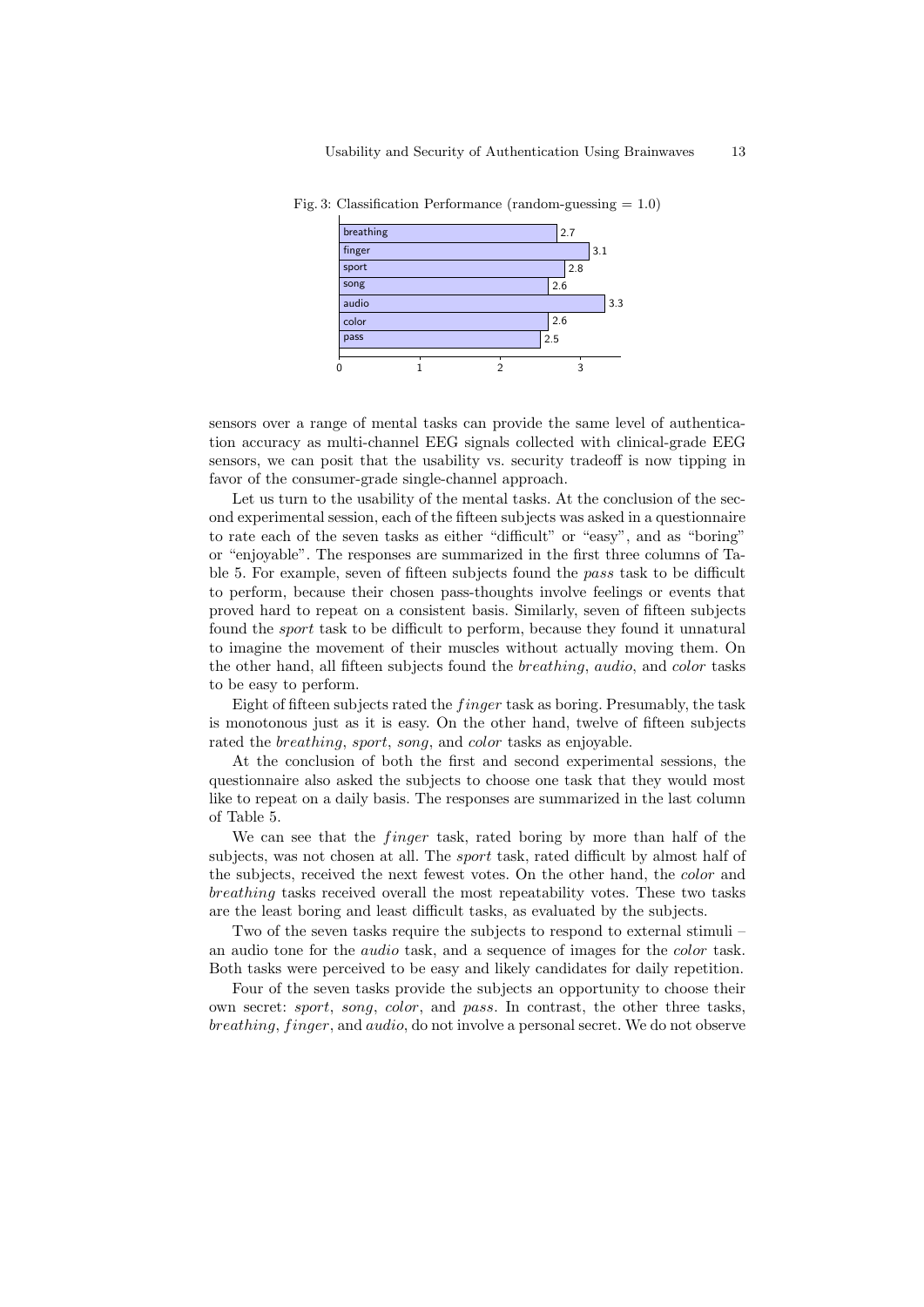|           | <b>Was</b>              | <b>Was</b>     | Would          |
|-----------|-------------------------|----------------|----------------|
| Task      | Difficult Boring Repeat |                |                |
| breathing | 0/15                    | 3/15           | 7/30           |
| finger    | 3/15                    | 8/15           | 0/30           |
| sport     | $7/\overline{15}$       | 3/15           | 1/30           |
| song      | 4/15                    | 3/15           | 5/30           |
| audio     | $\overline{0/15}$       | $\frac{4}{15}$ | 4/30           |
| color     | 0/15                    | 3/15           | 9/30           |
| pass      | 7/15                    | 6/15           | $\frac{4}{30}$ |

Table 5: Usability Comparison of Tasks

any relationship between the utilization of a secret and the difficulty, enjoyability, or repeatability of a task.

During the second experimental session, we tested each subject on their ability to recall their chosen secrets for the sport, song, color, and pass tasks. As seen in Table 6, the subjects had no difficulty in recalling their personalized sport, song, and pass-thought choices. One of the fifteen subjects could not recall the color he chose from the previous session. This suggests the possibility that users are better able to remember secrets that they come up with themselves, than secrets that they select from a menu of discrete choices.

An open question is whether the changing of a chosen secret, as part of a userinitiated password change routine, may affect the authentication performance or even the usability of the task.

|       | Task Recall Rate |
|-------|------------------|
| song  | 15/15            |
| sport | 15/15            |
| color | 14/15            |
| pass  | 15/15            |

Table 6: Recall Rate of Tasks

# 8 Conclusion and Future Work

In this paper, we study the usability and performance of brainwave-based authentication. Motivated by the trend of low-cost EEG sensors embedded in various consumer electronic devices, we conduct an experimental study to capture brainwave signals from human subjects using consumer-grade EEG headsets in a non-clinical environment. We design a number of different mental tasks for the subjects to perform, and evaluate the usability of the tasks based on their difficulty, enjoyability, and repeatability.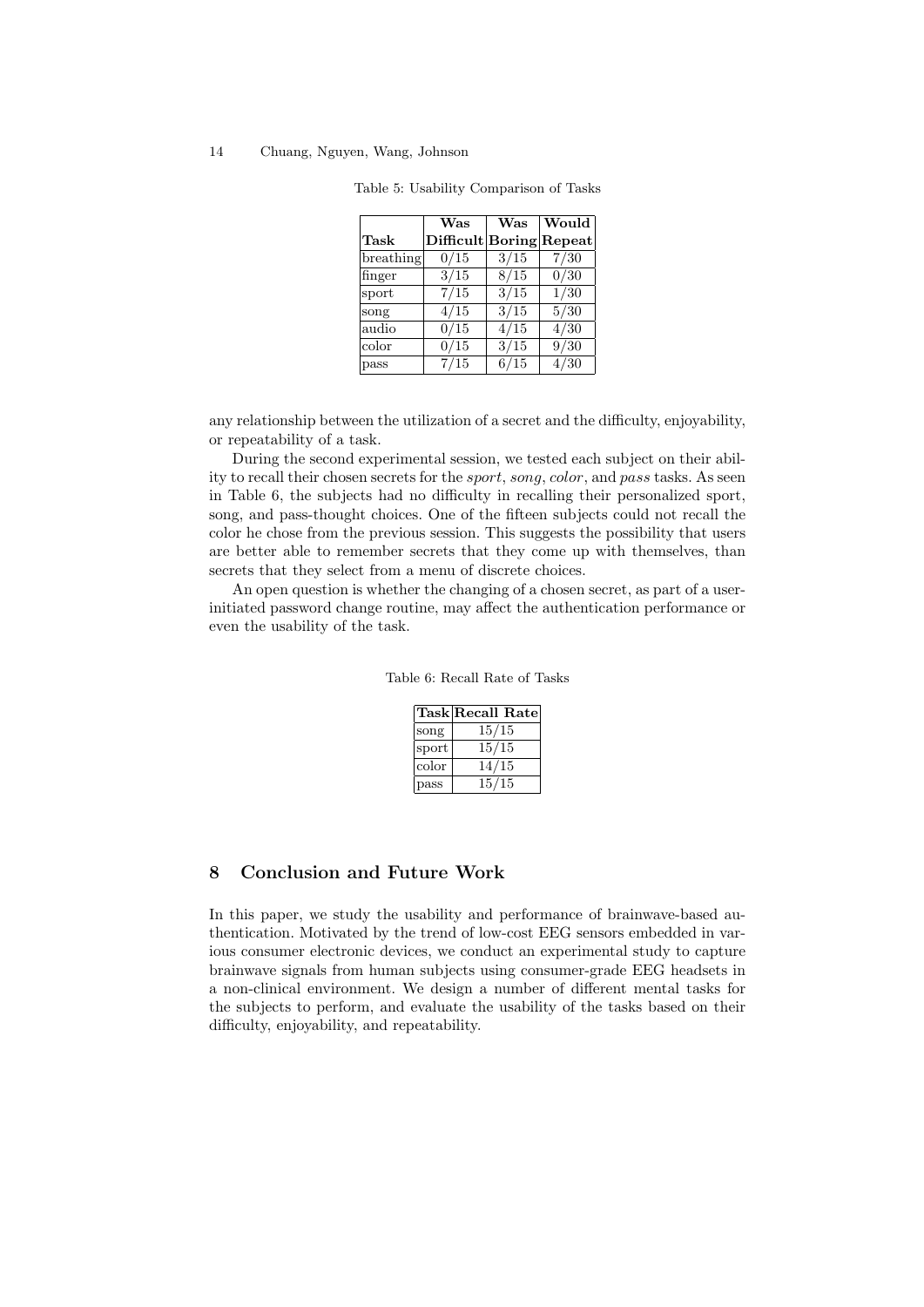We find that brainwave signals, even those collected using low-cost nonintrusive EEG sensors in everyday settings, can be used to authenticate users with high degrees of accuracy. We show it is possible to compensate for the lower fidelity of single-channel EEG signals by intelligently matching signal similarity thresholds and customized tasks to each user. This means that we can now bypass the usability challenges associated with conventional EEG systems designed for clinical applications.

Different mental tasks also vary in their usability. Subjects will not opt for repeating tasks that are perceived as either difficult or boring. Similar to the experience with graphical passwords, we find that pass-thoughts chosen by the subjects can be recalled by the subjects without much difficulty. In comparing the results of the usability analysis with the results of the authentication testing, we observe that there is no need to sacrifice usability for accuracy. It is possible to achieve accurate authentication with easy and enjoyable tasks.

There are a number of limitations of our study that point to interesting directions for future work.

We are able to maintain a high level of authentication accuracy with a subject pool that is 66% to 275% larger than those from previous studies [3, 12, 14–16], thus demonstrating the feasibility of authentication in a small population, e.g., a work group setting [14]. Nonetheless, it would still be valuable to investigate the scalability of the results to even larger populations.

Going beyond the small set of mental tasks evaluated in this study, a systematic exploration of additional categories of tasks would be of great value. From there, we can seek to gain a more complete understanding of which factors influence the usability and security performance of mental tasks.

While the primary focus of this paper is on user authentication, we also encountered the relative difficulty of accurate classification of users. It would be useful to ascertain whether the classification performance can be improved with other classification algorithms or with other mental tasks.

The robustness of brainwave-based authentication against impersonation attacks is an interesting problem. If an attacker gains knowledge of a target's customized task and chosen secret (e.g., the specific song or passage that a user repeats to herself), how easy or difficult is it for the attacker to fool the authentication system by performing the same customized task?

Finally, if the authentication system works by choosing customized tasks for each subject, the user enrollment process becomes an important design consideration. Today's users may balk at a 45 minute initiation process to set up their password, so the number and choice of mental task categories have to be carefully selected to optimize for both the duration of user enrollment and the accuracy of authentication.

#### References

- 1. Neurosky MindSet. http://www.neurosky.com/.
- 2. Passfaces. http://www.passfaces.com/.